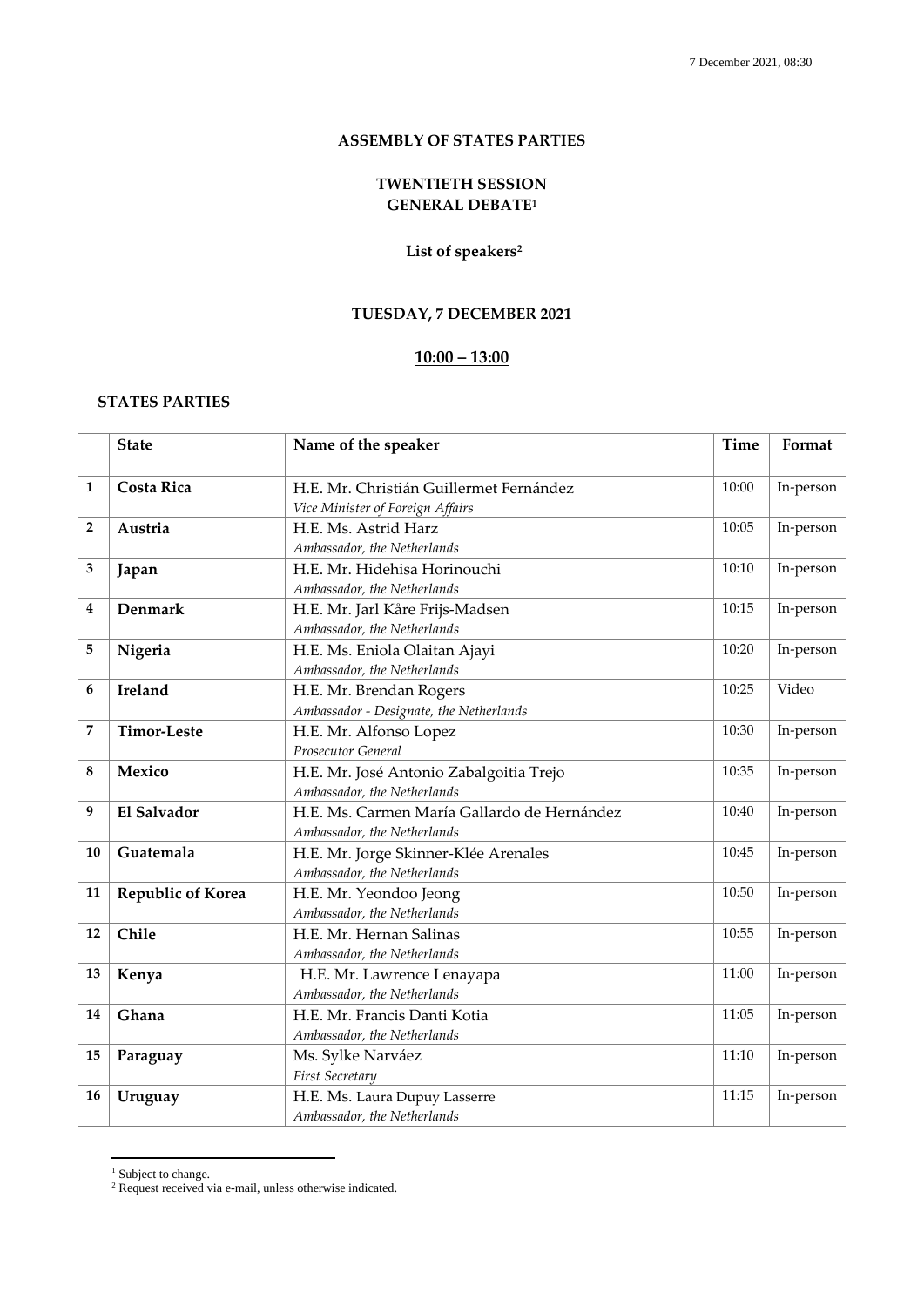| 17 <sup>1</sup><br>. . | <b>Colombia</b> | H.E. Mr. Fernando Antonio Grillo Rubiano |  | In-person |
|------------------------|-----------------|------------------------------------------|--|-----------|
|                        |                 | Ambassador, the Netherlands              |  |           |

### **OBSERVER STATES**

|                | <b>State</b>                                  | Name of the speaker                                                 | Time  | Format    |
|----------------|-----------------------------------------------|---------------------------------------------------------------------|-------|-----------|
|                |                                               |                                                                     |       |           |
|                | <b>United States of</b><br>H.E. Ms. Uzra Zeya |                                                                     | 11:25 | Video     |
|                | America                                       | Under Secretary of State for Civilian Security, Democracy and Human |       |           |
|                |                                               | Rights                                                              |       |           |
| $\overline{2}$ | Iran (Islamic Republic                        | Mr. Seyed Mehdi Hosseini Esfidvajani                                | 11:30 | In-person |
|                | of)                                           | Minister and Deputy Ambassador for Legal and International Affairs  |       |           |
| 3              | Cuba                                          | H.E. Ms. Anet Pino Rivero                                           | 11:35 | In-person |
|                |                                               | Ambassador, the Netherlands                                         |       |           |

## **INTERNATIONAL ORGANIZATIONS AND OTHER ENTITIES**

| Name of organization | Name of the speaker      | Time  | Format    |
|----------------------|--------------------------|-------|-----------|
| International        | Dr. Andrew Buluma        | 11:40 | In-person |
| Development Law      | Criminal Justice Advisor |       |           |
| Organization         |                          |       |           |

# **INTERNATIONAL CRIMINAL COURT BAR ASSOCIATION**

| Name of organization | Name of the speaker    | Time  | Format    |
|----------------------|------------------------|-------|-----------|
| <b>ICCBA</b>         | Ms. Jennifer Naouri    | 11:45 | ln-person |
|                      | President of the ICCBA |       |           |

### **NON-GOVERNMENTAL ORGANISATIONS**

|                | Name of organization                   | Name of the speaker    | Time  | Format    |
|----------------|----------------------------------------|------------------------|-------|-----------|
|                |                                        |                        |       |           |
| $\mathbf{1}$   | <b>Coalition for the International</b> | Ms. Melinda Reed       | 11:50 | Video     |
|                | Criminal Court (CICC)                  | <b>Acting Convenor</b> |       |           |
| $\overline{2}$ | Coalition Burundaise pour la Cour      | Mr. Lambert Nigarura   | 11:55 | In-person |
|                | Pénale Internationale (CB-CPI)         |                        |       |           |
| 3              | International Federation for           | Ms. Guissou Jahangiri  | 12:00 | Video     |
|                | Human Rights (FIDH)                    |                        |       |           |
| 4              | <b>Justice Call</b>                    | Mr. Khaled Emam        | 12:05 | In-person |
| 5              | Comisión Mexicana de Defensa y         | Ms. Graciela Rodríguez | 12:10 | Video     |
|                | Promoción de Derechos Humanos          |                        |       |           |
|                | (CMDPDH)                               |                        |       |           |
| 6              | Al Haq, Palestinian Center for         | Mr. Ahmed Abofoul      | 12:15 | In-person |
|                | Human Rights (PCHR), Al-Mezan          |                        |       |           |